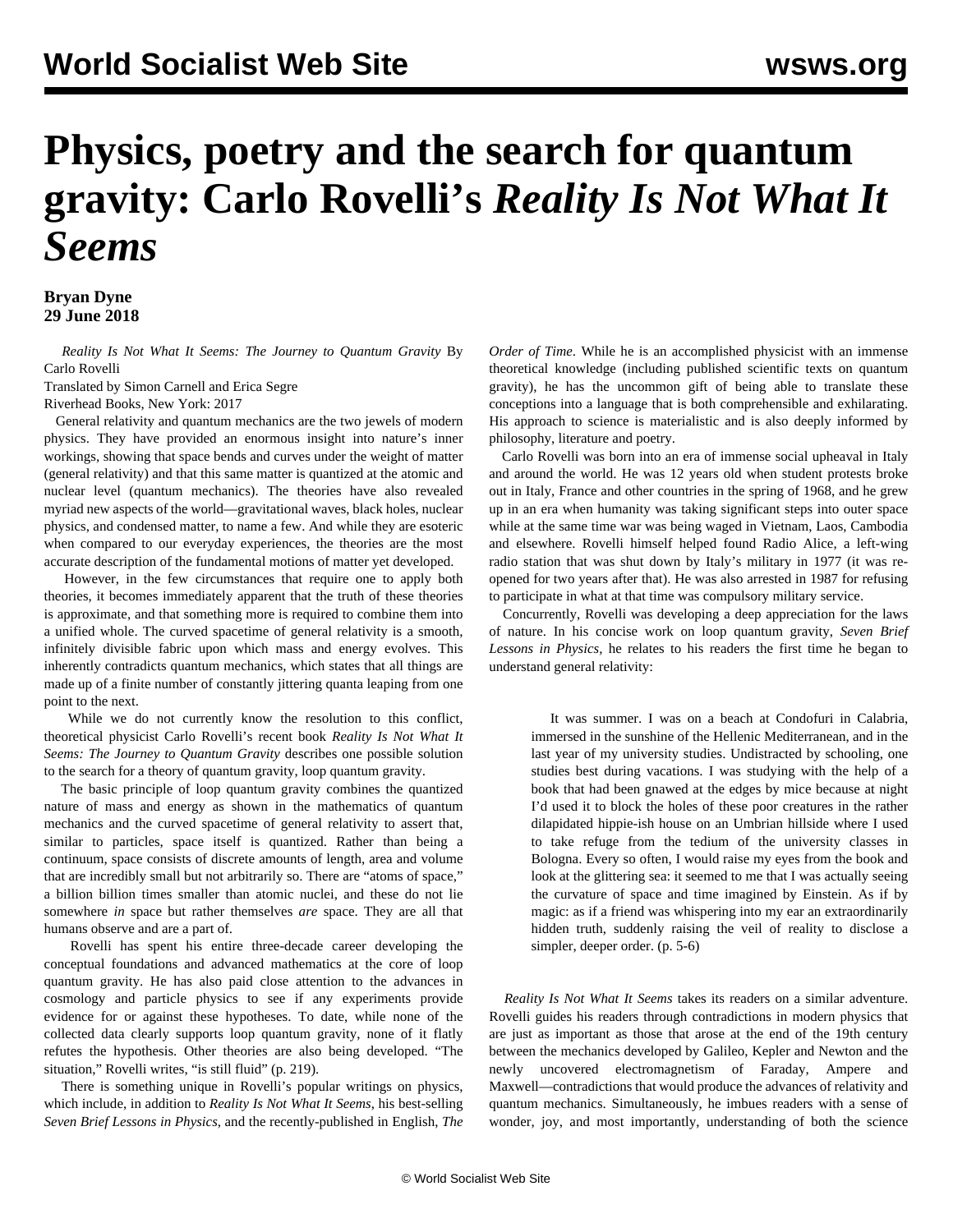presented and the process through which it develops.

 Rovelli also takes a materialist and dialectical approach to physics and science as a whole. He stresses early on, "Scientific thinking explores and redraws the world, gradually offering us better and better images of it, teaching us to think in more effective ways. Science is a continual exploration of ways of thinking. Its strength is its visionary capacity to demolish preconceived ideas, to reveal new regions of reality, and to construct new and more effective images of the world. This adventure rests upon the entirety of past knowledge, but at its heart is change" (p. 8). Such an approach is present throughout the book and is a refreshing departure from other philosophers of science who treat the field as a mechanical and absolute mode of thinking.

 This worldview is highlighted in an ardent defense of the scientific method as the correct way to understand nature.

 The sociology of science has shed light on the complexity of the process of scientific understanding; like any other human endeavor, this process is beset by irrationality, intersects with the game of power, and is affected by every sort of social custom and cultural influence. Nevertheless, despite all this, and in opposition to the exaggerations of a few postmodernists, cultural relativists, and the like, none of this diminishes the practical and theoretical efficacy of scientific thinking. Because in the end, in the majority of cases, it is possible to establish with clarity who is right and who is wrong. And even the great Einstein could go on to say (and he did so): 'Ah I made a mistake!' Science is the best strategy if we value reliability (p. 211).

 The history of quantum gravity is presented as part of the broader development of science, culture and politics. Rovelli reviews the development of ideas of the physical structure of the world, from the pre-Socratic philosophers Thales, Anaximander and Democritus, to the Latin materialist poet Lucretius, to Newton, Einstein and the originators of quantum theory. One passage on the work of Lucretius gives a sense of Rovelli's approach and his own thinking about the world:

> The medieval cosmos so marvelously sung by Dante was interpreted on the basis of a hierarchical organization of the universe that reflected the hierarchical organization of European society.

> There is none of this in the world of Democritus as sung by Lucretius. There is no fear of the gods; no ends or purposes in the world; no cosmic hierarchy; no distinction between Earth and heavens. There is a deep love of nature, a serene immersion within it; a recognition that we are profoundly part of it; that men, women, animals, plants, and clouds are organic thread of a marvelous whole, without hierarchies. There is a feeling of deep universalism, in the wake of the splendid words of Democritus: 'To a wise man, the whole earth is open, because the true country of a virtuous soul is the entire universe' (p. 39).

 Rovelli's account of modern physics, from Newton to Maxwell's theories of electromagnetism, to Einstein and quantum theory, provides tantalizing insights into the way this development involved an ever greater understanding of the interaction, integration and *movement*of all aspects of the material world. With Einstein's theory of general relativity, he writes, "Space is no longer different from matter. It is one of the 'material' components of the electromagnetic field. It is a reality that undulates, fluctuates, bends and contorts" (p. 82).

 Quantum theory brought with it a further development of a dialectical understanding of reality. "In the world described by quantum mechanics," Rovelli writes, "there is not reality except in the *relations* between physical systems. It isn't *things* that enter into *relations*, but rather *relations* that ground to the notion of thing. The world of quantum mechanics is not a world of objects: it is a world of events" (p. 135). One is reminded of Engels' statement (in *Ludwig Feuerbach and the End of Classical German Philosophy*) that the world exists not as a "complex of ready-made things, but as a complex of processes."

 While the specific history of quantum gravity has many triumphs, Rovelli also walks his readers through what is arguably its greatest tragedy, which occurred during the first serious attempt to develop the theory. It was spearheaded by the young Soviet physicist Matvei Bronstejn (who was not, Rovelli notes, related to Trotsky). Bronstejn, who was a friend and colleague of the Soviet physicist Lev Landau, came of age when the Stalinist degeneration of the Soviet Union was beginning to tear away at the progressive impulse the October 1917 revolution provided to Russian and world society.

 Bronstejn was part of a generation of physicists who grew up just after Einstein finalized his general theory of relativity, and while the basis of quantum mechanics was being fleshed out. He paid close attention to the argument by Landau that quantum fluctuations, the inherent vibration of all subatomic particles, meant that one could not measure an arbitrarily small part of an electric field. While Landau's argument was shown to be incorrect, it laid the basis for further theoretical work by Bronstejn.

 Rather than apply Landau's reasoning to an electric field, Bronstejn applied it to the gravitational fields [worked out by Einstein](/en/articles/2015/12/07/ein1-d07.html) a decade before. Here, Landau was correct—an arbitrarily small section of a gravitational field could not be described by quantum mechanics. If one places a particle at an increasingly small region of space, quantum mechanics dictates that it will at some point escape with a velocity that increases as the region of space the particle is contained in becomes smaller. However, a high velocity means a high energy, and Einstein showed that a high energy makes space curve. Finally, if you curve space enough, it collapses into a black hole and one can no longer measure that region of space. Using this argument, Bronstejn demonstrated one of the ways that, on a fundamental level, quantum mechanics and general relativity are incompatible.

 This work was, however, cut short. In an account of one of the consequences of Stalinist counterrevolution that deserves further investigation, Rovelli notes:

 Matvei and Lev are sincere communists. They believe in revolution as the liberation of mankind, the construction of a genuinely better society, without injustice, without the immense inequalities that we still see growing systematically throughout the world. They are enthusiastic followers of Lenin. When Stalin assumes power, they are both perplexed, then critical, then hostile. They write articles that are slightly but openly critical. This was not the communism they wanted.

 But these are harsh times. Landau gets through them, not easily, but survives. Matvei, the year after having been the first to understand our ideas on space and time had to change in a radical way, is arrested by Stalin's police and condemned to death. His execution takes place on the same day as his trial, February 18, 1938. He is thirty years old (p. 154).

 It will never be known if Bronstejn would have been able to more fully work out his early insights if his life was not tragically cut short as part of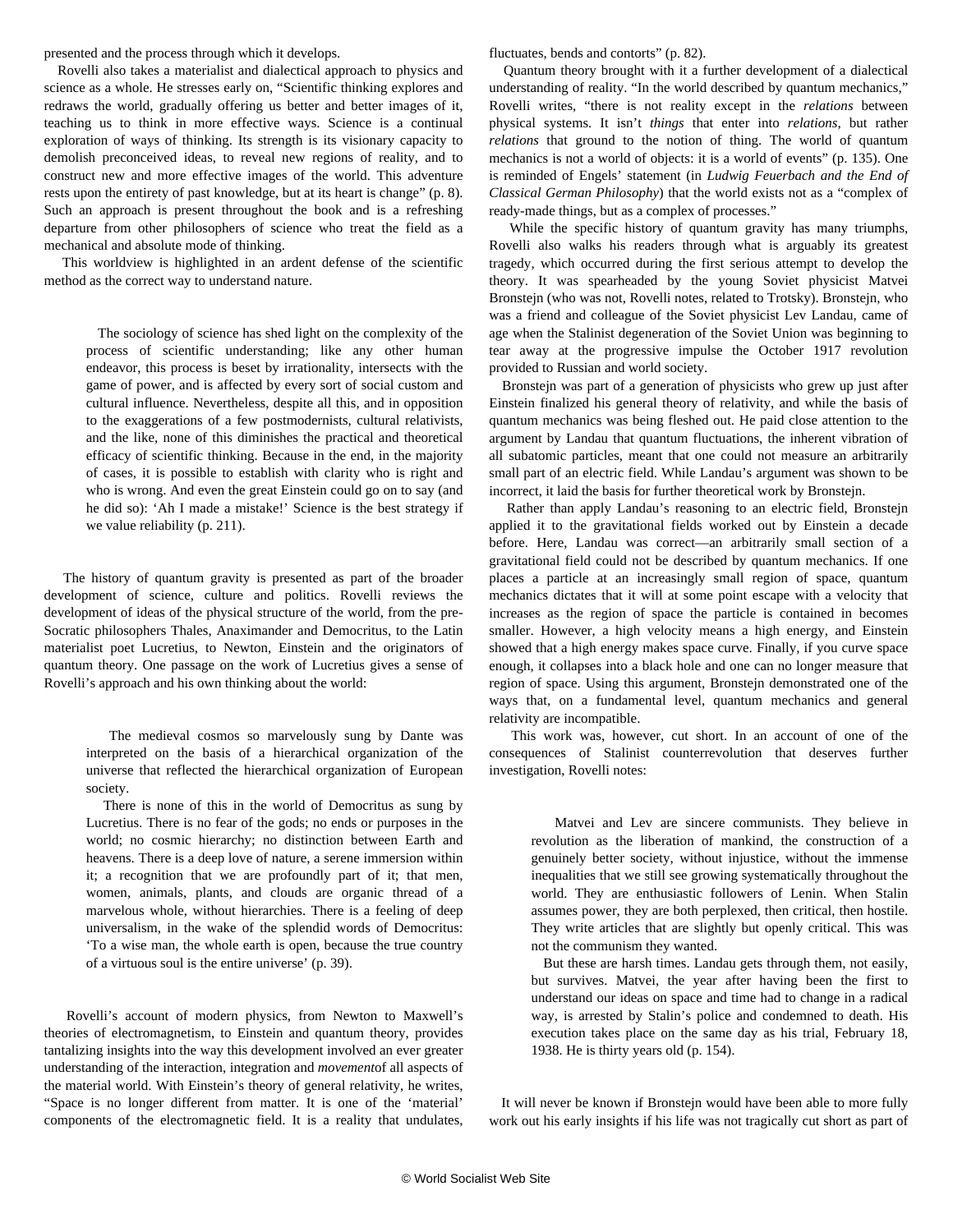## the Stalinist purges.

 Since then, nearly every theoretical physicist of the 20th century, in some way or another, contributed to the search for quantum gravity. One of the more interesting failures was when Richard Feynman attempted to use the techniques he developed for describing photons and electrons on gravitational fields. However, photons and electrons are fundamental units of matter—quanta—*in* spacetime. Feynman's efforts, while valiant, made it very clear that a theory of quantum gravity must describe quanta *of* spacetime, a different and more difficult problem.

 One of the many reasons that the theory has so far proved elusive is that the experimental tests for quantum gravity require regimes far more extreme than those encountered on Earth. No one has ever been able to focus enough energy into a small enough point to create a black hole at the quantum scale—no such events have been detected at the world's most powerful particle accelerator, the Large Hadron Collider, nor have they been detected in cosmic ray collisions that occur regularly in the upper atmosphere, which can be at even higher energies than those generated at the LHC. Such direct experimental tests are still currently beyond humanity's technological capacity.

 Other experiments, however, provide some limits on the validity of various theories of quantum gravity, including string theory and loop quantum gravity. As Rovelli explains, there have been three major results in theoretical physics in the recent period: the [discovery of the Higgs](/en/articles/2013/03/23/higg-m23.html) [Boson](/en/articles/2013/03/23/higg-m23.html) at the Large Hadron Collider, the analysis of cosmic microwave background radiation by the Planck satellite and the [direct detection of](/en/articles/2016/02/13/pers-f13.html) [gravitational waves](/en/articles/2016/02/13/pers-f13.html)by LIGO. The most interesting result from all three experiments is that there was nothing particularly surprising about any of their results.

 This is not to say that they are not monumental achievements of human technique. They absolutely are—each required billions of dollars and engaged thousands of some of the most intelligent people across the planet for decades. From the standpoint of theoretical physics, however, each result was predicted by the existing theories. There is no evidence for some of the more esoteric theories such as supersymmetry or alternatives to general relativity. According to Rovelli, "General relativity, quantum mechanics, and, within quantum mechanics, the Standard Model [of Particle Physics]," are the correct theories to describe nature (p. 215).

 While these results have left string theorists and others in a quandary, they provide a clue toward loop quantum gravity. Rovelli states that the reason for this is that the latter theory uses what we already know about physics, rather than trying to start from an arbitrary hypothesis, and as such is not mostly disproven by modern research.

 Our fantasy is too limited to 'imagine' how the world may be made, unless we search for inspiration in the traces we have at our disposal. The traces that we have, our clues, are either theories that have been successful, or new experimental data, nothing else. It is in this data and in these theories that we must try to uncover what we have been unable yet to imagine. … The radical conceptual consequences, the quanta of space … are not bold hypotheses: they are the rational consequences that follow from taking the basic insights of our best theories seriously (pp. 216-217).

 Of course, this being theoretical physics, even the "rational consequences" can boggle the mind. The most alien of the proposals of loop quantum gravity is the disappearance of time as a constant, uniform background to the world of things—which already received a significant blow from Einstein's special theory of relativity, which demonstrated that concepts such as simultaneity are not absolute.

Rovelli does not argue against cause and effect. Rather, he argues that

time by itself is a placeholder for, as Lucretius puts it, "the movement of things." A legend about Galileo demonstrates this point. As a pendulum swings, the experimentalist noticed that the oscillations all seemed to have the same duration, independent of amplitude. In order to confirm this, Galileo needed to measure these oscillations repeatedly. As there were no clocks in his time, he used his pulse instead, and found that, indeed, the oscillation duration is the same.

 But, as Rovelli asks, "How could Galileo know that *his own individual pulse-beats* all lasted for the same amount of time?" Are the pulse-beats a measure of the pendulum swings, or are the pendulum swings a measure of the pulse-beats? And so while it is useful to use the concept of time, as Newton did, as a placeholder for motion, actual events happen in relation to each other, not in relation to time. "In other words, the existence of the variable time is a useful assumption, not the result of an observation" (p. 180).

 And while this may seem at odds with anyone who has taken introductory physics and has seen all the equations which use time as the flow along which events unfurl, one of the early results in research into loop quantum gravity is that time does in fact disappear from the equations. This does not mean that matter becomes immobile. On the contrary, it is the constant interplay of different physical processes that are the world, and they are the relations that order the world. Rather than asking how many times the pendulum swings per second, one asks how many times the pendulum swings per pulse-beat.

 Another consequence of loop quantum gravity, and one that is in theory testable, is that black holes are ultimately unstable and, after several billion years, explode. The reason is that they cannot infinitely squeeze matter into a singularity. Loop quantum gravity says that there is a minimum volume, and so matter cannot be squeezed into a unit smaller than that. As a result, an immense pressure builds up as matter is squeezed as much as it can be squeezed. It is hypothesized that this pressure, over time, is enough to overcome even the colossal gravity of a black hole.

 "Seeing these black hole explosions would be a fantastic confirmation of the theory," writes Rovelli. And we are at a stage of cosmic evolution where we might even see such a phenomenon. As observations of distant and old stars are made more precise, we have a better understanding of how old black holes might be. At the same time, astronomers have already detected what are called 'fast radio bursts' that could be the signal of exploding primordial black holes. More data is required before something concrete can be said. "Let's wait and see" (p. 228-229).

 A great deal more could be said about *Reality Is Not What It Seems.* The journey of quantum gravity in the 20th century is an exciting and promising one. And yet, as Rovelli stresses time and again, physics is not a finished product. It must incorporate all the latest discoveries and through them discover even more fundamental laws that govern the motion of matter. What has been discovered, Rovelli writes, is "not wrong physics, as is frequently said. It's an approximation" (p. 42).

 Rovelli's book is not only a fascinating account of the evolution of physics, but it is clearly informed and motivated by the author's sense of the immense possibilities of science and of the extreme dangers that confront mankind. He writes:

 Today … we have the instruments to bring light to the homes of the ten billion human beings who will soon inhabit the planet. To travel in space toward other stars. Or to destroy one another and devastate the planet. It depends on our choice, on which leaders we call upon to decide for us (p. 75).

 The extraordinary beauty and promise of modern science only increases one's motivation to fight for a society in which this promise can be